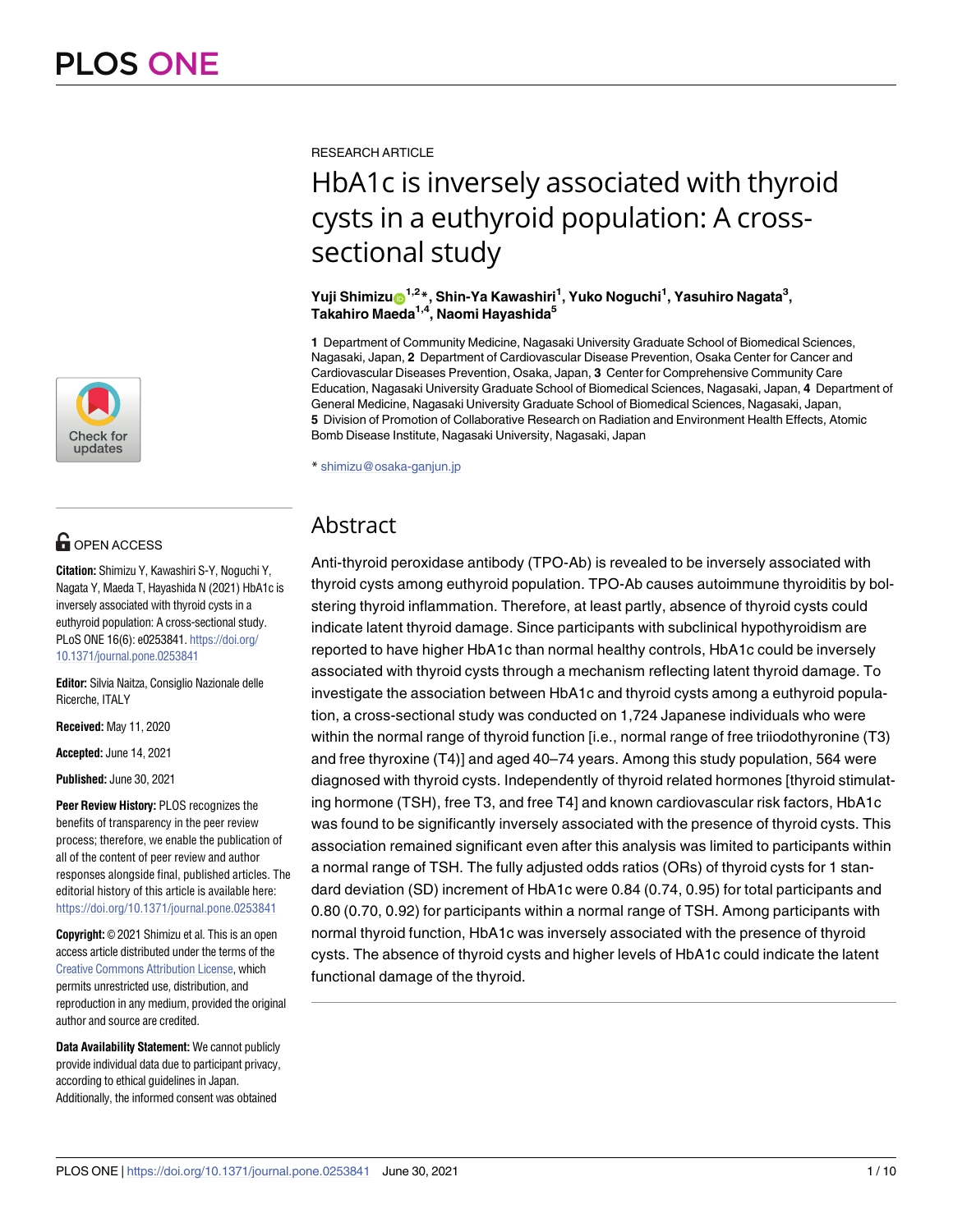<span id="page-1-0"></span>does not include a provision for publicity sharing data. Qualifying researchers may apply to access a minimal dataset by contacting Prof Naomi Hayashida, Principal Investigator, Division of Promotion of Collaborative Research on Radiation and Environment Health Effects, Atomic Bomb Disease Institute, Nagasaki University, Nagasaki, Japan at [naomin@nagasaki-u.ac.jp](mailto:naomin@nagasaki-u.ac.jp). Or, please contact the office of data management at [ritouken@vc.fctv-net.jp](mailto:ritouken@vc.fctv-net.jp). Information for where data request is also available at [https://www.genken.](https://www.genken.nagasaki-u.ac.jp/dscr/message/) [nagasaki-u.ac.jp/dscr/message/](https://www.genken.nagasaki-u.ac.jp/dscr/message/) and [http://www.](http://www.med.nagasaki-u.ac.jp/cm/) [med.nagasaki-u.ac.jp/cm/](http://www.med.nagasaki-u.ac.jp/cm/).

**Funding:** This study was supported by Grants-in Aids for Scientific Research from Japan Society for the Promotion of Science (No. 17H03740 for TM, No. 17K09088 for NH, No. 18K06448 for YS). <https://research-er.jp/categories/512> The funders had no role in study design, data collection and analysis, decision to publish, or preparation of the manuscript.

**Competing interests:** The authors have declared that no competing interests exist.

### **Introduction**

The fluid collected from thyroid cysts is reportedly rich in thyroglobulin [[1](#page-8-0)], which contributes to the synthesis of thyroid hormones such as triiodothyronine (T3) and thyroxine (T4) [\[2\]](#page-8-0).

We previously identified a significant positive association between thyroid cysts and isolated systolic hypertension among euthyroid participants [[3](#page-8-0)]. Since hyperthyroidism is a major secondary cause of isolated systolic hypertension [\[4\]](#page-8-0), euthyroid participants with thyroid cysts might have relatively higher thyroid hormone synthesizing activity than those without thyroid cysts.

In addition, our previous study reported an inverse association between anti-thyroid peroxidase antibody (TPO-Ab) and thyroid cysts among participants with normal thyroid hormone levels [\[5\]](#page-8-0). As TPO-Ab inhibits thyroid peroxidase, which plays an important role in synthesizing thyroid hormones  $[6]$ , the absence of thyroid cysts in euthyroid individuals could indicate latent damage to the thyroid.

Another cross-sectional study reported that the levels of HbA1c in non-diabetic participants with subclinical hypothyroidism were significantly higher than those in normal healthy controls [\[7\]](#page-8-0).

As the absence of thyroid cysts might indicate latent damage to the thyroid [[5\]](#page-8-0) and a lower productivity of thyroid hormone [[8\]](#page-8-0) and subclinical hypothyroidism might cause HbA1c elevation [[7](#page-8-0)], HbA1c could be inversely associated with thyroid cysts among participants with normal thyroid function. However, no study has reported these associations.

To clarify these associations, we conducted a cross-sectional study of 1,724 Japanese individuals who participated in an annual health check-up in 2014 and who had normal range of thyroid function (i.e., normal range of free T3 and free T4) and aged 40–74 years.

### **Materials and methods**

### **Study population**

The methods that relate to the present risk surveys, including thyroid function, have also been described elsewhere [\[3,5,8\]](#page-8-0).

Written consent forms were made available to ensure that participants understood the objective of the study, for which informed consent was obtained. This study was approved by the Ethics Committee of Nagasaki University Graduate School of Biomedical Sciences (project registration number 14051404).

The study population comprised 1,883 Japanese individuals aged 40–74 years from Saza town in the western part of Japan who underwent an annual medical check-up in 2014, as recommended by the Japanese government.

To preclude any influence of thyroid disease, participants with a history of thyroid disease  $(n = 60)$ ; without thyroid function data such as TSH, free T3, and free T4  $(n = 17)$ ; and with abnormal ranges of free T3 (normal range: 2.1–4.1. pg/mL) and free T4 (normal range: 1.0– 1.7.  $ng/dL$ ) were excluded ( $n = 77$ ).

Additionally, participants without data on body mass index  $(BMI)$   $(n = 1)$ , blood pressure  $(n = 1)$ , or personal habits (smoking status and drinking status)  $(n = 3)$  were excluded.

The remaining participants, comprising 1,724 individuals with a mean age of 60.5 years [standard deviation (SD): 9.1; range: 40–74 years], were enrolled in the study.

### **Data collection and laboratory measurements**

A trained interviewer obtained information on clinical characteristics, such as history of thyroid disease, glucose-lowering medication use, and status of preferences (smoking and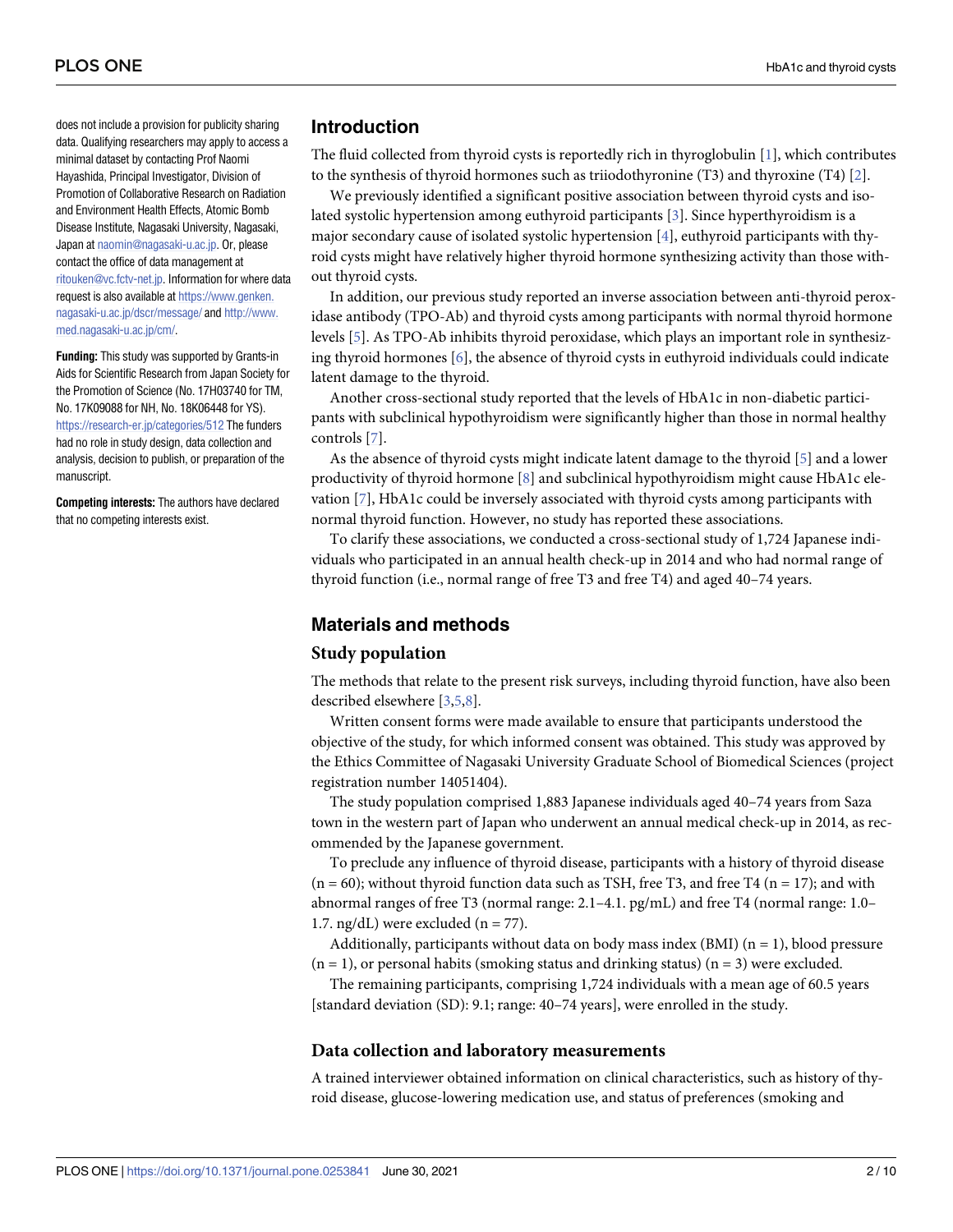<span id="page-2-0"></span>drinking). Body weight and height were measured using an automatic body composition analyzer (BF-220; Tanita, Tokyo, Japan), and BMI (kg/m<sup>2</sup>) was calculated. Systolic blood pressure (SBP) was recorded at rest.

Fasting blood samples were collected. TSH, free T3, and free T4 levels were measured by standard procedures at the LSI Medience Corporation (Tokyo, Japan). HbA1c, triglyceride (TG), and high-density lipoprotein cholesterol (HDLc) levels were also measured using standard procedures at SRL Inc. (Tokyo, Japan). The threshold for subclinical hypothyroidism is set at TSH *>* 4.01 μIU/mL.

The presence or absence of thyroid cysts was determined by experienced technicians using LOGIQ Book XP with a 10-MHz transducer (GE Healthcare, Milwaukee, WI, USA). A thyroid cyst was defined to have a maximum diameter of  $>2.0$  mm without a solid component, as indicated in our previous study  $[3,5,8]$  $[3,5,8]$  $[3,5,8]$  $[3,5,8]$  $[3,5,8]$  $[3,5,8]$  $[3,5,8]$ .

### **Statistical analysis**

Characteristics of the entire study population as well as cohorts divided by HbA1c levels  $(<5.6\%$  for [low], 5.6–6.4% for [medium], and  $6.5\% \leq$  for [high]) were expressed as means ± standard deviations (SDs), except for the categories of male sex, use of glucose-lowering medication, preference history (current smoker and daily drinker), and TSH. These categories were expressed as percentages. As TSH showed a skewed distribution, it was expressed as the median [first quartile, third quartile]. Significant differences in HbA1c levels were evaluated using analysis of variance.

Odds ratios (ORs) and 95% confidence intervals (CIs) were calculated using logistic regression models to assess association between HbA1c and subclinical hypothyroidism.

Simple correlation analysis was performed to evaluate the correlations between HbA1c and TSH levels and thyroid hormone (free T3 and free T4) levels.

Logistic regression models were also used to calculate ORs and 95% CIs to determine the association between HbA1c and thyroid cysts.

Three adjustment models were used. The first model was adjusted for sex and age (model 1). The second (model 2) further included the potential confounding factors that were directly associated with thyroid function, namely free T3 (pg/mL) and TSH (μIU/mL). The last model (model 3) was further adjusted for potential confounding factors that were indirectly associated with thyroid function, such as BMI (kg/m<sup>2</sup>), smoking status (never, former, current), drinking status (non, often, daily), SBP (mmHg), TG level (mg/dL), and HDLc level (mg/dL). We also limited those analyses to participants with normal ranges of TSH and those not using glucose-lowering medication.

All statistical analyses were performed using the SAS system for Windows (version 9.4; SAS Inc., Cary, NC, USA). Results with p*<*0.05 were considered statistically significant.

### **Results**

In the study population, 564 (32.7%) were diagnosed to have thyroid cysts.

### **Characteristics of the study population**

Characteristics of the study population are shown in [Table](#page-3-0) 1. Among the 1,724 patients enrolled, 37.0% were men. Free T3 and free T4 levels in the population were  $3.17 \pm 0.32$  pg/mL and  $1.25 \pm 0.16$  ng/dL, respectively. The median [the first quartile, the third quartile] levels of TSH were 1.58 [1.08, 2.29] μIU/mL.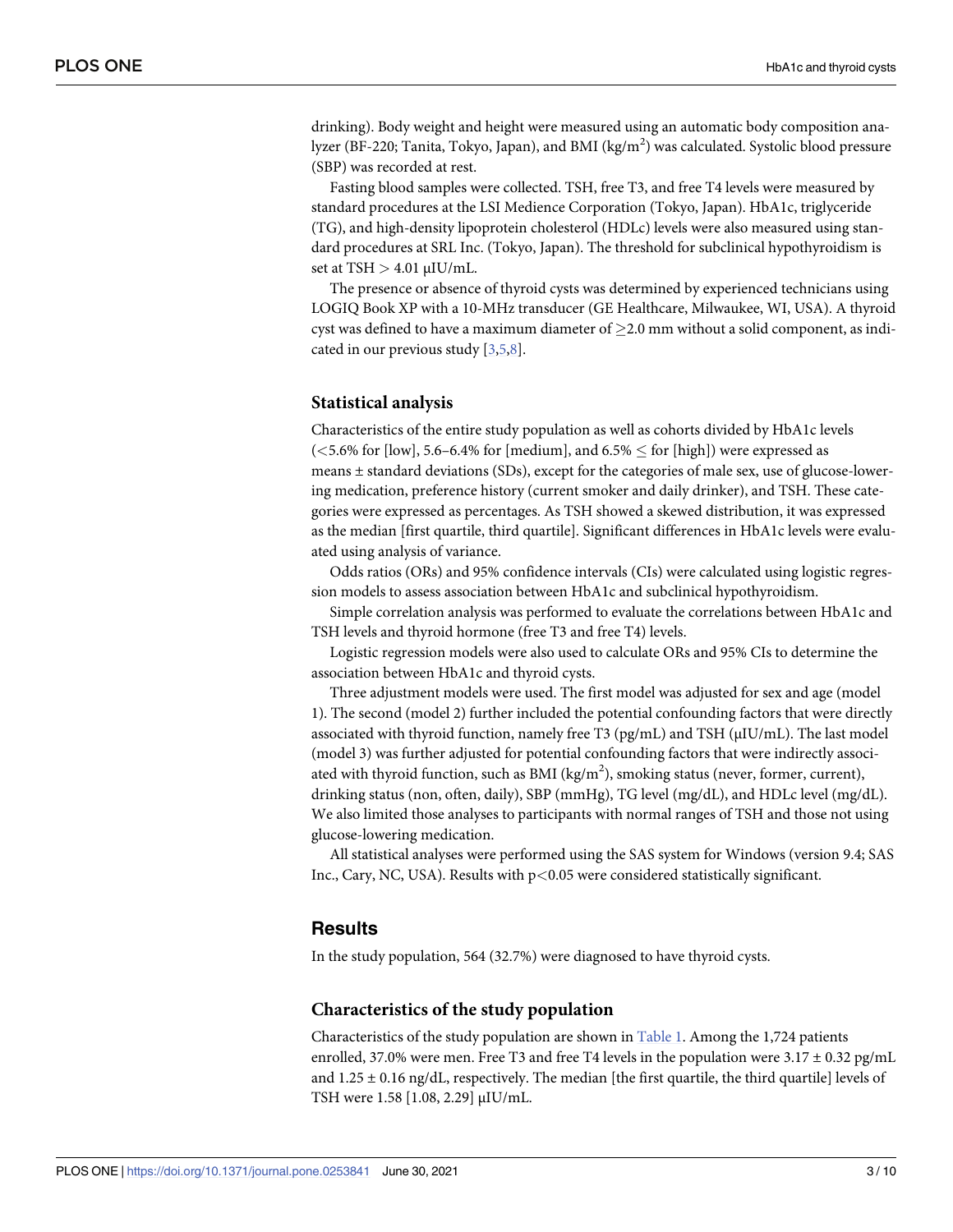| No of participants                 | 1,724                             |
|------------------------------------|-----------------------------------|
| Men, %                             | 37.0                              |
| Age, year                          | $60.5 \pm 9.1$                    |
| Free T3, pg/mL                     | $3.17 \pm 0.32$                   |
| Free T4, ng/dL                     | $1.25 \pm 0.16$                   |
| TSH, µIU/mL                        | $1.58$ [1.08, 2.29] <sup>*1</sup> |
| BMI, $\text{kg/m}^2$               | $22.8 \pm 3.4$                    |
| SBP, mmHg                          | $125 \pm 17$                      |
| Current smoker, %                  | 13.7                              |
| Daily drinker, %                   | 40.3                              |
| Glucose-lowering medication use, % | 6.1                               |
| TG, mg/dL                          | $105 \pm 74$                      |
| HDLc, mg/dL                        | $60 \pm 15$                       |

#### <span id="page-3-0"></span>**[Table](#page-2-0) 1. Characteristics of the study population.**

T3; triiodothyronine, T4; thyroxine, TSH; thyroid stimulating hormone, BMI; body mass index, SBP; systolic blood pressure, TG; triglyceride, HDLc; high-density lipoprotein cholesterol. Values are means ± standard deviations. �1: Values are median [the first quartile, the third quartile].

<https://doi.org/10.1371/journal.pone.0253841.t001>

### **Characteristics of the study population according to HbA1c levels**

Table 2 shows characteristics of the study population based on HbA1c levels. Male gender, age, TSH, BMI, SBP, use of glucose-lowering medication, and TG were significantly and positively associated with HbA1c levels.

### **Association between subclinical hypothyroidism and HbA1c**

[Table](#page-4-0) 3 shows a significant positive association between HbA1c and subclinical hypothyroidism that is independent of known cardiovascular risk factors.

|                                    | $< 5.6\%$ [low]                   | 5.6-6.4% [medium]                 | $6.5\%<$ [high]                      | P             |
|------------------------------------|-----------------------------------|-----------------------------------|--------------------------------------|---------------|
| No of participants                 | 985                               | 616                               | 123                                  |               |
| Men, %                             | 36.9                              | 34.4                              | 51.2                                 | 0.002         |
| Age, year                          | $58.5 \pm 9.5$                    | $63.0 \pm 7.9$                    | $64.0 \pm 7.2$                       | < 0.001       |
| free T3, pg/mL                     | $3.17 \pm 0.32$                   | $3.18 \pm 0.32$                   | $3.13 \pm 0.34$                      | 0.234         |
| free T4, ng/dL                     | $1.25 \pm 0.16$                   | $1.24 \pm 0.16$                   | $1.27 \pm 0.17$                      | 0.400         |
| TSH, µIU/mL                        | $1.54$ [1.05, 2.20] <sup>*1</sup> | $1.60$ [1.13, 2.39] <sup>*1</sup> | $1.81$ [1.20, $2.72$ ] <sup>*1</sup> | ${<}0.001*^2$ |
| BMI, $\text{kg/m}^2$               | $22.1 \pm 3.1$                    | $23.4 \pm 3.4$                    | $25.0 \pm 3.9$                       | < 0.001       |
| SBP, mmHg                          | $122 \pm 16$                      | $127 \pm 17$                      | $131 \pm 18$                         | < 0.001       |
| Current smoker, %                  | 14.9                              | 10.6                              | 19.5                                 | 0.069         |
| Daily drinker, %                   | 43.4                              | 35.7                              | 38.2                                 | 0.008         |
| Glucose-lowering medication use, % | 0.2                               | 5.2                               | 57.2                                 | < 0.001       |
| TG, mg/dL                          | $97 \pm 65$                       | $113 \pm 78$                      | $138 \pm 98$                         | < 0.001       |
| HDLc, mg/dL                        | $62 \pm 15$                       | $59 \pm 14$                       | $54 \pm 15$                          | < 0.001       |

**Table 2. Characteristics of study population according to HbA1c levels.**

T3; triiodothyronine, T4; thyroxine, TSH; thyroid stimulating hormone, BMI; body mass index, SBP; systolic blood pressure, TG; triglycerides, HDLc; high-density lipoprotein cholesterol. Values are mean ±standard deviation.

�1: Values are median [the first quartile, the third quartile]. Regression model for mean values was used for determining p values.

�2: Logarithmic transformation was used for evaluating p.

<https://doi.org/10.1371/journal.pone.0253841.t002>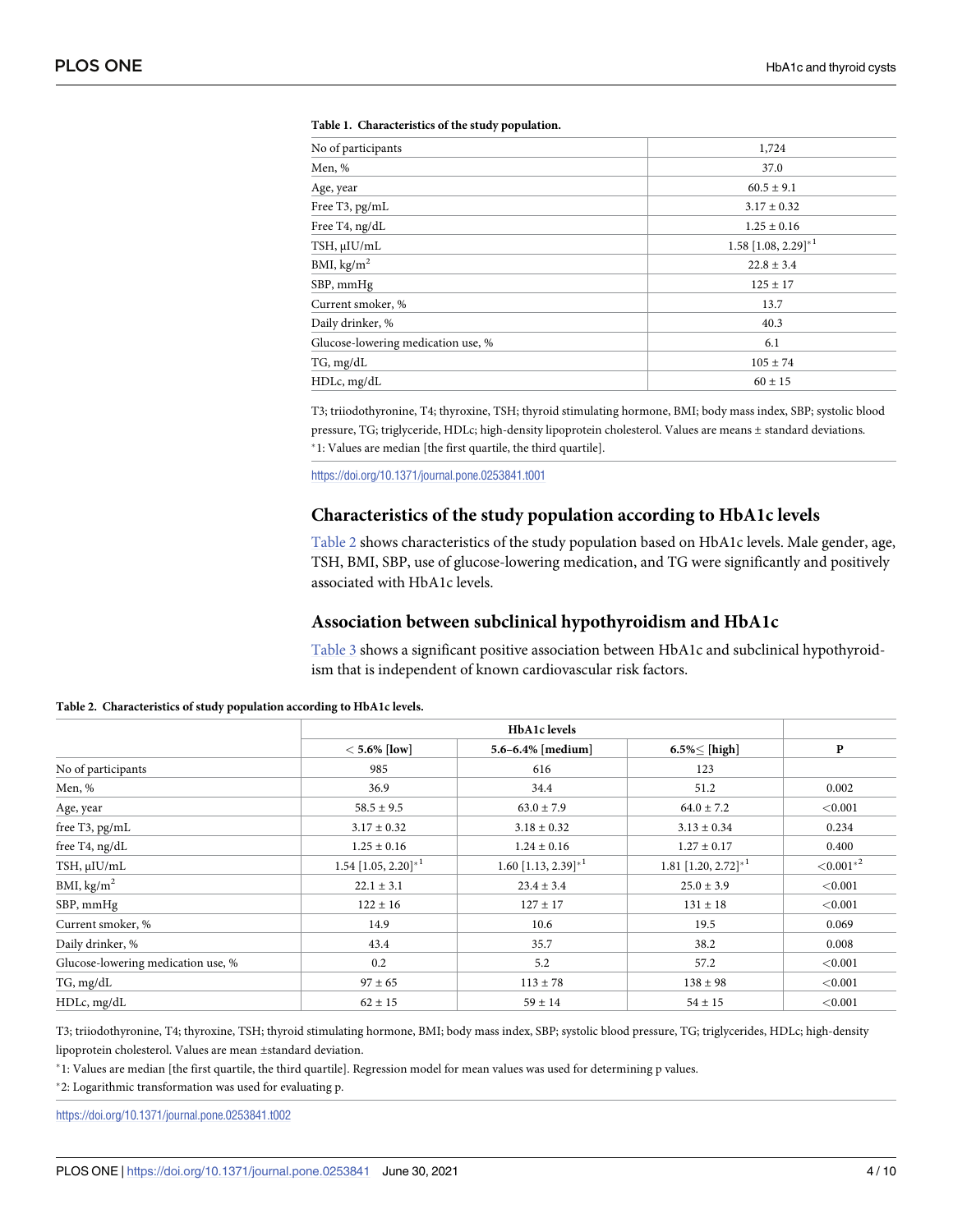|                    | <b>HbA1c</b> levels |                   |                     | p          | 1 SD increment of HbA1c |  |
|--------------------|---------------------|-------------------|---------------------|------------|-------------------------|--|
|                    | $< 5.6\%$ [low]     | 5.6-6.4% [medium] | $6.5\% \leq$ [high] |            |                         |  |
| No of participants | 985                 | 616               | 123                 |            |                         |  |
| No. of case $(\%)$ | 36(3.7)             | 43(7.0)           | 19(15.4)            |            |                         |  |
| Model 1            |                     | 1.98(1.24, 3.16)  | 2.39(1.34, 4.29)    | ${<}0.001$ | 1.44(1.35, 1.66)        |  |
| Model 2            |                     | 2.01(1.26, 3.21)  | 2.27(1.26, 4.09)    | ${<}0.001$ | 1.43(1.19, 1.71)        |  |
| Model 3            |                     | 1.74(1.08, 2.82)  | 2.03(1.12, 3.69)    | 0.003      | 1.35(1.16, 1.58)        |  |

#### <span id="page-4-0"></span>[Table](#page-3-0) 3. Odds ratios (ORs) and 95% confidence intervals (CIs) of subclinical hypothyroidism in relation to HbA1c levels.

Case: Participants with subclinical hypothyroidism. Model 1: Adjusted for sex and age. Model 2: + free T3 and TSH. Model 3: + BMI, smoking status (never, former, current), drinking status (non, often, daily), SBP, TG and HDLc. 1 standard deviation (SD) increment of HbA1c was 0.7% for men and 0.6% for women.

#### <https://doi.org/10.1371/journal.pone.0253841.t003>

### **Correlation among HbA1c, TSH, and thyroid hormone**

Table 4 shows the correlation among HbA1c, TSH, and thyroid hormone levels. HbA1c was significantly and positively correlated with TSH level in all participants but not in those within normal TSH range. For both groups, thyroid hormones (free T3 and free T4) showed no significant association with HbA1c level but were significantly inversely associated with TSH level.

### **Association between thyroid cysts and HbA1c levels in all participants and in those within normal TSH range**

[Table](#page-5-0) 5 shows the association between thyroid cysts and HbA1c levels for all participants and those within the normal range of TSH. HbA1c level was significantly inversely associated with thyroid cysts for both total participants and those within the normal range of TSH. These associations remained significant even after further adjustment for thyroid function and known cardiovascular risk factors.

### **Association between thyroid cysts and HbA1c levels among participants not receiving glucose-lowering medication**

As glucose-lowering medications might have influenced our study results, we also conducted an analysis limited to participants not receiving such medications, as shown in [Table](#page-5-0) 6.

**Table 4. Correlation among HbA1c, thyroid stimulating hormone (TSH) and thyroid hormones (free T3 and free T4) levels.**

|                    | <b>TSH</b> |         | Triiodothyronine (free T3) |         | Thyroxine (free T4) |         |
|--------------------|------------|---------|----------------------------|---------|---------------------|---------|
|                    | r          | (p)     | R                          | (p)     | r                   | (p)     |
| Total              |            |         |                            |         |                     |         |
| No of participants | 1724       |         |                            |         |                     |         |
| HbA1c              | 0.11       | < 0.001 | $-0.04$                    | 0.074   | 0.01                | 0.605   |
| <b>TSH</b>         | ٠          | ٠       | $-0.12$                    | < 0.001 | $-0.15$             | < 0.001 |
| Normal TSH         |            |         |                            |         |                     |         |
| No of participants | 1598       |         |                            |         |                     |         |
| HbA1c              | 0.05       | 0.069   | $-0.03$                    | 0.217   | 0.04                | 0.143   |
| <b>TSH</b>         | ۰          | ۰       | $-0.10$                    | < 0.001 | $-0.08$             | < 0.001 |
|                    |            |         |                            |         |                     |         |

r: Simple correlation coefficient.

<https://doi.org/10.1371/journal.pone.0253841.t004>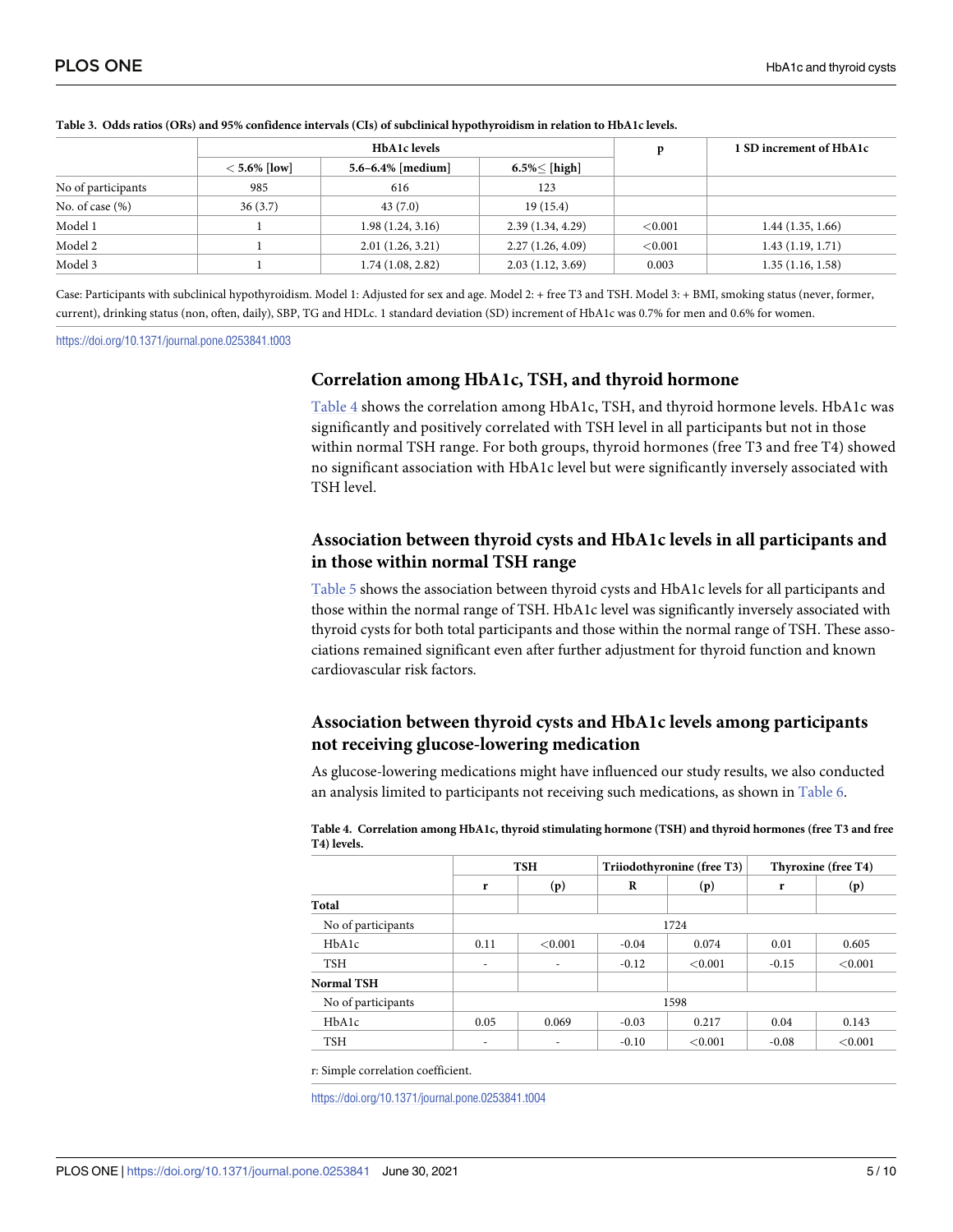|                     | <b>HbA1c</b> levels |                   |                  | p     | 1 SD increment of HbA1c |  |
|---------------------|---------------------|-------------------|------------------|-------|-------------------------|--|
|                     | $< 5.6\%$ [low]     | 5.6-6.4% [medium] | $6.5\%<$ [high]  |       |                         |  |
| Total               |                     |                   |                  |       |                         |  |
| No of participants  | 985                 | 616               | 123              |       |                         |  |
| No. of case $(\%)$  | 320(32.5)           | 216(35.1)         | 28(22.8)         |       |                         |  |
| Model 1             |                     | 0.95(0.76, 1.19)  | 0.57(0.36, 0.91) | 0.041 | 0.83(0.74, 0.94)        |  |
| Model 2             |                     | 0.96(0.77, 1.20)  | 0.57(0.36, 0.91) | 0.046 | 0.83(0.74, 0.94)        |  |
| Model 3             |                     | 0.97(0.77, 1.22)  | 0.58(0.36, 0.92) | 0.075 | 0.84(0.74, 0.95)        |  |
| Normal range of TSH |                     |                   |                  |       |                         |  |
| No of participants  | 930                 | 565               | 103              |       |                         |  |
| No. of case $(\%)$  | 303(32.6)           | 202(35.8)         | 21(20.4)         |       |                         |  |
| Model 1             |                     | 0.97(0.77, 1.22)  | 0.48(0.29, 0.80) | 0.035 | 0.80(0.71, 0.92)        |  |
| Model 2             |                     | 0.97(0.77, 1.23)  | 0.48(0.28, 0.80) | 0.035 | 0.80(0.71, 0.92)        |  |
| Model 3             |                     | 0.98(0.77, 1.23)  | 0.48(0.28, 0.81) | 0.045 | 0.80(0.70, 0.92)        |  |

#### <span id="page-5-0"></span>[Table](#page-4-0) 5. Odds ratios (ORs) and 95% confidence intervals (CIs) of thyroid cyst in relation to HbA1c levels.

Case: Participants with thyroid cysts. Model 1: Adjusted for sex and age. Model 2: + free T3 and TSH. Model 3: + BMI, smoking status (never, former, current), drinking status (non, often, daily), SBP, TG and HDLc. 1 standard deviation (SD) increment of HbA1c were 0.7% for men and 0.6% for women.

<https://doi.org/10.1371/journal.pone.0253841.t005>

Essentially, the same associations were noted for both total participants and participants with normal TSH range.

### **Sex-specific analysis among participants with in normal range of TSH and not receiving glucose-lowering medication**

For sensitivity analysis, we also performed sex-specific analysis among participants not receiving glucose-lowering medication and found essentially the same associations. Fully adjusted ORs and 95%CIs of thyroid cysts for 1 SD increment of HbA1c were 0.87 (0.66, 1.16) for men (n [euthyroid individuals] = 536, cases [thyroid cysts] = 139) and 0.74 (0.59, 0.99) for women  $(n = 971, cases = 361)$ , respectively.

|                     | <b>HbA1c</b> levels |                   |                  | $\mathbf{p}$ | 1 SD increment of HbA1c |  |
|---------------------|---------------------|-------------------|------------------|--------------|-------------------------|--|
|                     | $< 5.6\%$ [low]     | 5.6-6.4% [medium] | $6.5\%<$ [high]  |              |                         |  |
| Total               |                     |                   |                  |              |                         |  |
| No of participants  | 983                 | 584               | 52               |              |                         |  |
| No. of case $(\%)$  | 319(32.5)           | 205(35.1)         | 10(19.2)         |              |                         |  |
| Model 1             |                     | 0.96(0.72, 1.20)  | 0.46(0.23, 0.95) | 0.146        | 0.83(0.71, 0.97)        |  |
| Model 2             |                     | 0.97(0.77, 1.21)  | 0.46(0.23, 0.95) | 0.161        | 0.84(0.71, 0.98)        |  |
| Model 3             |                     | 0.98(0.78, 1.23)  | 0.48(0.23, 1.00) | 0.249        | 0.85(0.71, 0.997)       |  |
| Normal range of TSH |                     |                   |                  |              |                         |  |
| No of participants  | 928                 | 535               | 44               |              |                         |  |
| No. of case $(\% )$ | 302(32.5)           | 191(35.7)         | 7(15.9)          |              |                         |  |
| Model 1             |                     | 0.98(0.77, 1.23)  | 0.36(0.16, 0.84) | 0.148        | 0.79(0.67, 0.94)        |  |
| Model 2             |                     | 0.98(0.72, 1.23)  | 0.36(0.16, 0.84) | 0.151        | 0.79(0.67, 0.94)        |  |
| Model 3             |                     | 0.99(0.78, 1.25)  | 0.38(0.16, 0.88) | 0.222        | 0.80(0.67, 0.95)        |  |

[Table](#page-4-0) 6. Odds ratios (ORs) and 95% confidence intervals (CIs) of thyroid cyst in relation to HbA1c levels limited to participants not receiving glucose-lowering **medication.**

Case: Participants with thyroid cysts. Model 1: Adjusted for sex and age. Model 2: + free T3 and TSH. Model 3: + BMI, smoking status (never, former, current), drinking status (non, often, daily), SBP, TG and HDLc. 1 standard deviation (SD) increment of HbA1c were 0.7% for men and 0.6% for women.

<https://doi.org/10.1371/journal.pone.0253841.t006>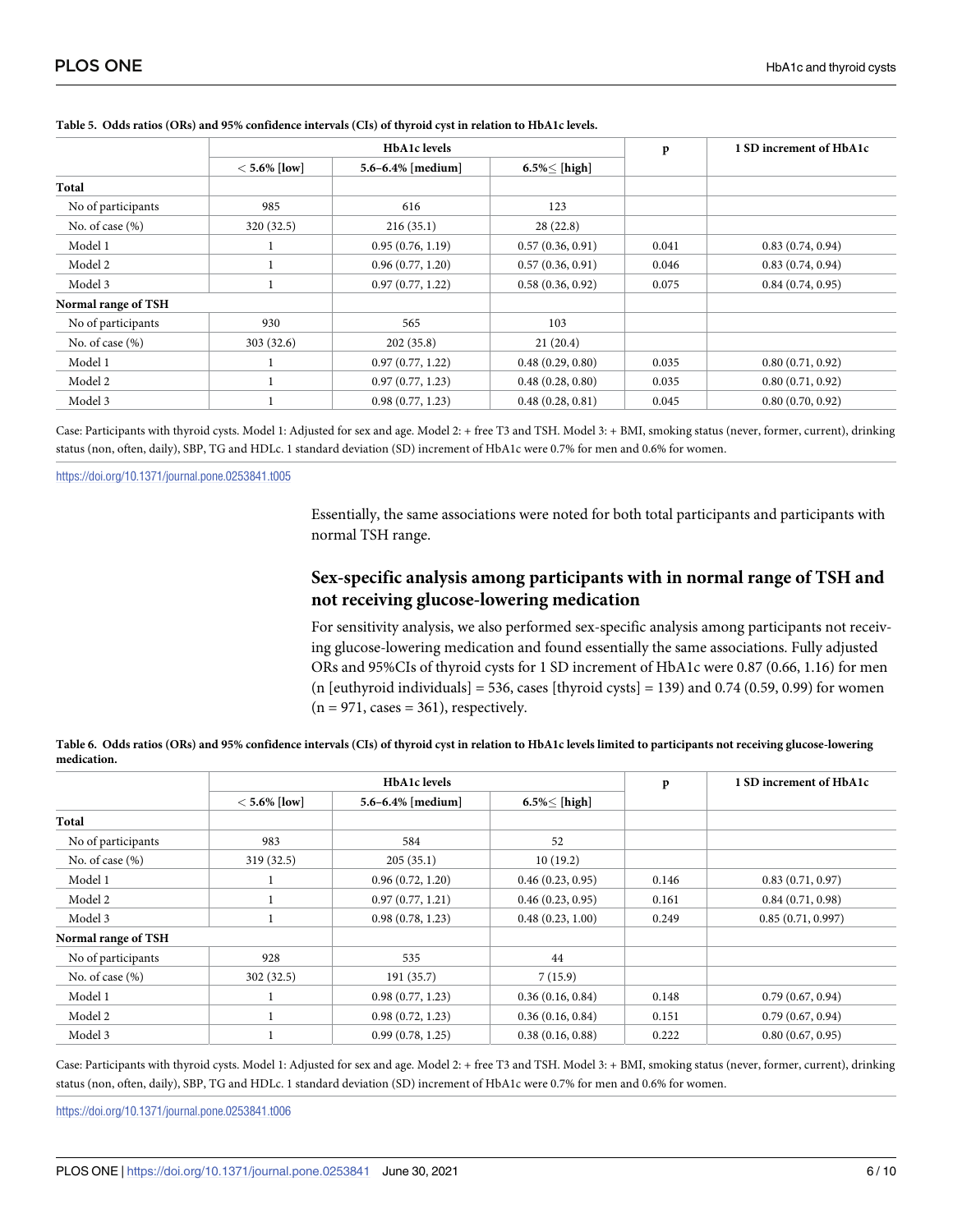### <span id="page-6-0"></span>**Discussion**

The major findings of the present study are that, independent of thyroid function, HbA1c is significantly inversely associated with thyroid cysts in the euthyroid population. This significant association remained even after the analyses were limited to participants with a normal range of TSH.

The absence of thyroid cysts might indicate latent damage to the thyroid, as a previous study on a euthyroid population revealed an independent inverse association between thyroid cysts and TPO-Ab, which is a known cause of autoimmune thyroiditis [\[5\]](#page-8-0).

A high prevalence of TPO-Ab (+) has been reported in subclinical hypothyroidism [[9](#page-8-0),[10](#page-8-0)], and hypothyroidism is known to be associated with hypertension  $[11]$ . Our previous study also revealed a positive association between subclinical hypothyroidism and hypertension among participants without thyroid cysts but not among participants with thyroid cysts [[3\]](#page-8-0). Thus, the absence of thyroid cysts might have a disadvantage in the production of thyroid hormones, possibly by indicating latent damage of the thyroid.

In the present study, we found further evidence that HbA1c was significantly inversely associated with thyroid cysts in the euthyroid population (Tables [5](#page-5-0) and [6\)](#page-5-0).

Both hyperthyroidism and hypothyroidism are reported to be associated with the development of insulin resistance [[12](#page-8-0)]. However, a positive linear association between the normal range of TSH level and insulin resistance among non-diabetes participants and type 2 diabetes patients has been reported [\[13\]](#page-8-0). Furthermore, a positive correlation between HbA1c and TSH levels was also observed in patients with subclinical hypothyroidism [[14](#page-8-0)].

Hypothyroidism can break the equilibrium between thyroid hormone and glucose homeostasis and alter glucose metabolism, which can lead to insulin resistance [\[15\]](#page-8-0). Insulin resistance elevates HbA1c levels, and higher HbA1c levels could be associated with lower thyroid hormone activity, partly by indicating latent damage to the thyroid. Generally, levels of TSH that are high but within the normal range of thyroid hormones (free T3 and free T4) are considered to indicate subclinical hypothyroidism.

In the present study, we found a significant positive association between subclinical hypothyroidism and HbA1c ([Table](#page-4-0) 3). This is consistent with the findings of a previous study that reported the levels of HbA1c in non-diabetic participants with subclinical hypothyroidism to be higher than those in normal healthy controls [[7](#page-8-0)].

As the absence of thyroid cysts might indicate latent damage to the thyroid  $[3,5,8]$  $[3,5,8]$ , insulin resistance related to TSH levels might underlie the association between thyroid cysts and HbA1c. In fact, in our additional analysis, a slight but significant positive association between TSH and HbA1c levels was observed, while significant inverse associations between TSH and thyroid hormone (free T3 and free T4) levels were observed among all euthyroid participants [\(Table](#page-4-0) 4).

However, the magnitude of the observed associations (between TSH and HbA1c, and between TSH and thyroid hormones) were too small to explain the present results showing a significant inverse association between HbA1c and thyroid cysts. The magnitude of physiological demand for thyroid hormone activity might explain this discrepancy. Because decreased thyroid function may extend longevity, the demand for thyroid hormone activity may decrease with age [[16](#page-9-0)]. Therefore, not only the serum thyroid hormone level, but also the demand for thyroid activity might determine the level of TSH secretion. HbA1c levels may indicate the magnitude of thyroid hormone deficiency in the same way that the equilibrium between thyroid hormone and glucose might determine insulin resistance [\[15\]](#page-8-0). In the present study, HbA1c was significantly positively correlated with subclinical hypothyroidism ([Table](#page-4-0) 3) but not with thyroid hormone [\(Table](#page-4-0) 4). Because the absence of thyroid cysts indicates latent damage to the thyroid [[3](#page-8-0),[5](#page-8-0),[8](#page-8-0)], HbA1c levels could inversely associate with thyroid cysts ([Table](#page-5-0) 5).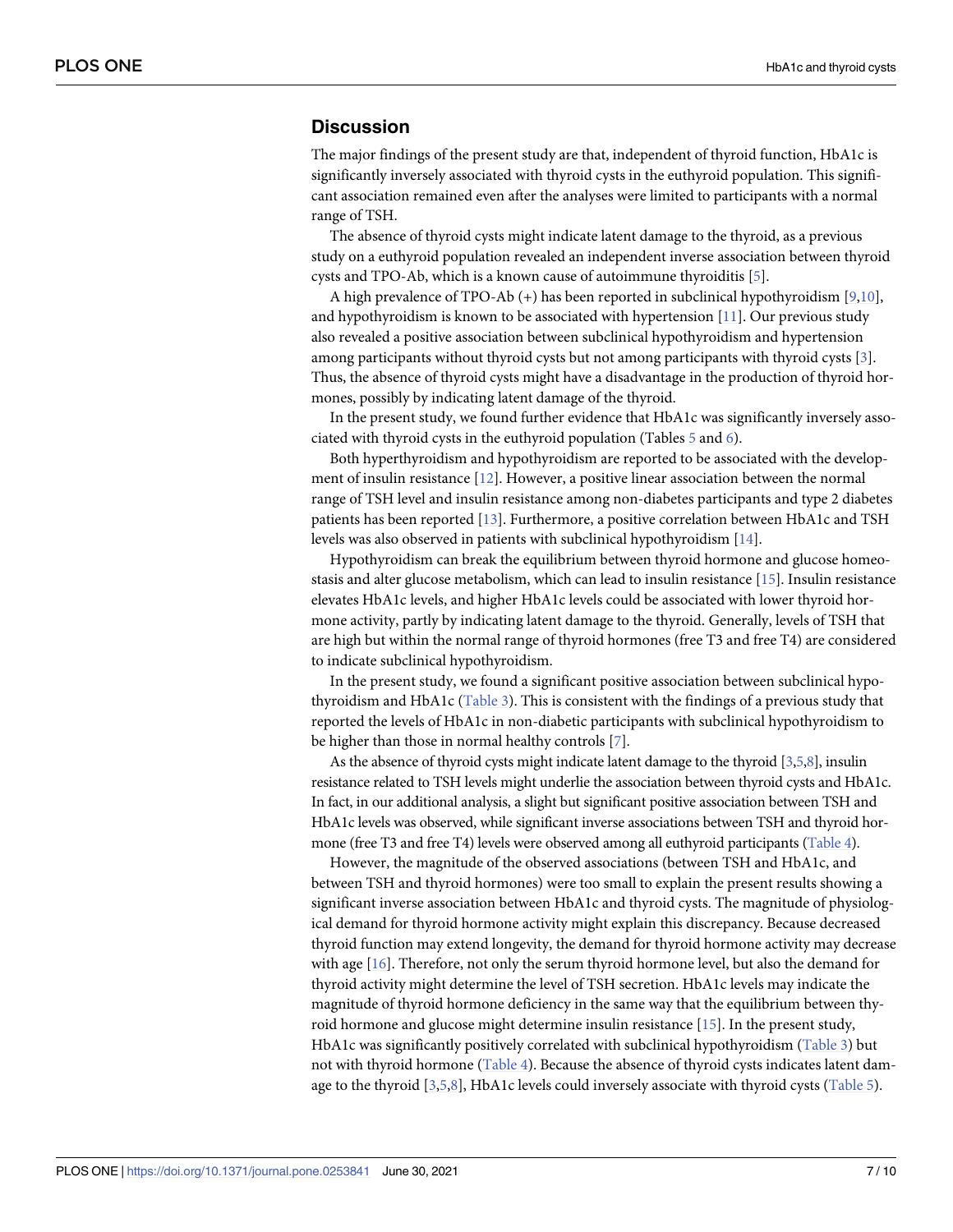<span id="page-7-0"></span>The same associations between HbA1c levels and thyroid cysts were observed when analyses were limited to the normal TSH range ([Table](#page-5-0) 5).

Therefore, the absence of thyroid cysts and higher levels of HbA1c could indicate the latent functional damage of the thyroid.

Because the same glucose-lowering medication could influence thyroid function [\[17\]](#page-9-0), which could influence the main results of our study, we conducted further analyses limited to participants who were not receiving glucose-lowering medications. A significant inverse association between HbA1c levels and thyroid cysts was observed even in the analyses that were limited to participants not receiving glucose-lowering medications ([Table](#page-5-0) 6). Therefore, glucose-lowering medications that influence HbA1c levels could not explain the present main findings. Further investigation that directly indicates insulin resistance, such as HOMA-IR, is necessary.

Insulin resistance is known to be associated with thyroid function [\[12,13](#page-8-0)]. Thus, the present finding showing an inverse association between HbA1c level and thyroid cysts among participants with completely normal thyroid function (normal range of TSH and thyroid hormones such as free T3 and free T4) could indicate that thyroid cysts act as an indicator of thyroid activity, which could not be evaluated based on TSH, free T3, and free T4 levels. Therefore, the present study provides new insights for evaluating thyroid function in general clinical practice, although thyroid cysts are considered to lack significance in general. Furthermore, the importance of HbA1c level control in patients with subclinical hypothyroidism has been emphasized in a previous study [[14](#page-8-0)]. Present findings could provide efficient cues to control HbA1c associated with the latent functional damage of the thyroid.

The potential limitations of this study warrant consideration. First, we evaluated the existence of thyroid cysts solely by their presence or absence. However, the volumes and number of cysts might also influence the present results, and further investigations using these data are necessary. Second, this was a cross-sectional study, and causal relationships could not be established. Third, the turnover of thyroid hormone may be influenced by status of thyroid cysts, but we could not evaluate the half-life of thyroid hormone.

### **Conclusion**

In conclusion, among participants with normal thyroid function, HbA1c level was found to be inversely associated with the presence of thyroid cysts. Although further investigations on the present topic are necessary, the absence of thyroid cysts and higher levels of HbA1c could indicate the latent functional damage of the thyroid.

### **Acknowledgments**

We are grateful to Ms. Keiko Yamaoka, Ms. Kaori Yamamura, and staff from Saza town office for their outstanding support.

### **Author Contributions**

**Conceptualization:** Yuji Shimizu, Takahiro Maeda, Naomi Hayashida.

**Data curation:** Yuji Shimizu, Shin-Ya Kawashiri, Yuko Noguchi, Yasuhiro Nagata, Takahiro Maeda, Naomi Hayashida.

**Formal analysis:** Yuji Shimizu.

**Funding acquisition:** Yuji Shimizu, Takahiro Maeda, Naomi Hayashida.

**Investigation:** Yuji Shimizu, Yasuhiro Nagata, Takahiro Maeda.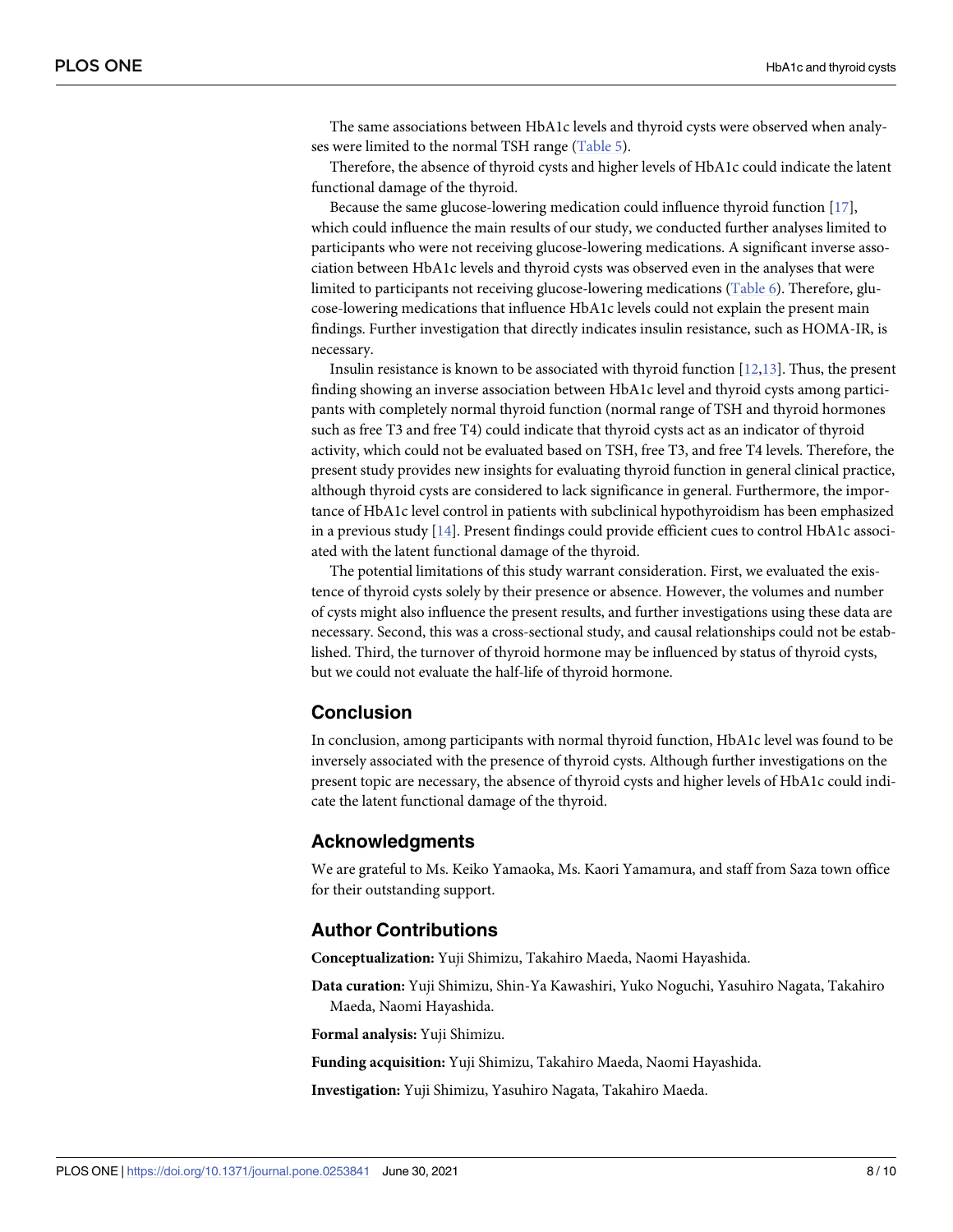<span id="page-8-0"></span>**Methodology:** Yuji Shimizu, Takahiro Maeda, Naomi Hayashida.

**Project administration:** Yuji Shimizu, Takahiro Maeda, Naomi Hayashida.

**Resources:** Yuji Shimizu, Yasuhiro Nagata, Takahiro Maeda, Naomi Hayashida.

**Software:** Yuji Shimizu.

**Supervision:** Naomi Hayashida.

**Validation:** Yuji Shimizu, Yuko Noguchi, Takahiro Maeda, Naomi Hayashida.

**Visualization:** Yuji Shimizu, Naomi Hayashida.

**Writing – original draft:** Yuji Shimizu.

**Writing – review & editing:** Yuji Shimizu.

#### **References**

- **[1](#page-1-0).** Salabè GB, Fusco A, Milani C, Baschieri I, Ventura T, Cortiello M. 1990. Identification of serum proteins, thyroglobulin and antithyroid antibodies in the fluid of thyroid cysts. Thyroidology. 1990; 2(1):17–23. PMID: [1715746](http://www.ncbi.nlm.nih.gov/pubmed/1715746)
- **[2](#page-1-0).** Citterio CE, Targovnik HM, Arvan P. The role of thyroglobulin in thyroid hormonogenesis. Nat Rev Endocrinol. 2019; 15(6):323–338. <https://doi.org/10.1038/s41574-019-0184-8> PMID: [30886364](http://www.ncbi.nlm.nih.gov/pubmed/30886364)
- **[3](#page-1-0).** Shimizu Y, Kawashiri SY, Noguchi Y, Nagata Y, Maeda T, Hayashida N. Anti-thyroid peroxidase antibody and subclinical hypothyroidism in relation to hypertension and thyroid cysts. PLoS One. 2020; 15 (10):e0240198. <https://doi.org/10.1371/journal.pone.0240198> PMID: [33007021](http://www.ncbi.nlm.nih.gov/pubmed/33007021)
- **[4](#page-1-0).** Prisant LM, Gujral JS, Mulloy AL. Hyperthyroidism: a secondary cause of isolated systolic hypertension. J Clin Hypertens (Greenwich). 2006; 8(8):596–599. <https://doi.org/10.1111/j.1524-6175.2006.05180.x> PMID: [16896276](http://www.ncbi.nlm.nih.gov/pubmed/16896276)
- **[5](#page-1-0).** Shimizu Y, Nabeshima-Kimura Y, Kawashiri SY, Noguchi Y, Nagata Y, Maeda T, et al. Anti-thyroid peroxidase antibody and thyroid cysts among the general Japanese population: a cross-sectional study. Environ Health Prev Med. 2020; 25(1):7. <https://doi.org/10.1186/s12199-020-00844-x> PMID: [32085700](http://www.ncbi.nlm.nih.gov/pubmed/32085700)
- **[6](#page-1-0).** Ruf J, Carayon P. Structural and functional aspects of thyroid peroxidase. Arch Biochem Biophys. 2006; 445(2):269–277. <https://doi.org/10.1016/j.abb.2005.06.023> PMID: [16098474](http://www.ncbi.nlm.nih.gov/pubmed/16098474)
- **[7](#page-1-0).** Makadia MG, Patel VI, Patel KP, Shah AD, Chaudhari KS, Shah HN, et al. Study of glycated haemoglobin (HbA1c) in non-diabetic subjects with subclinical hypothyroidism. J Clin Diagn Res. 2017; 11(4): BC01–BC04. <https://doi.org/10.7860/JCDR/2017/22600.9479> PMID: [28571126](http://www.ncbi.nlm.nih.gov/pubmed/28571126)
- **[8](#page-1-0).** Shimizu Y, Nabeshima-Kimura Y, Kawashiri SY, Noguchi Y, Nagata Y, Maeda T, et al. Associations between thyroid-stimulating hormone and hypertension according to thyroid cyst status in the general population: a cross-sectional study. Environ Health Prev Med. 2020; 25(1):69. [https://doi.org/10.1186/](https://doi.org/10.1186/s12199-020-00910-4) [s12199-020-00910-4](https://doi.org/10.1186/s12199-020-00910-4) PMID: [33153430](http://www.ncbi.nlm.nih.gov/pubmed/33153430)
- **[9](#page-6-0).** Abdulateef DS, Mahwi TO. Assessment of subclinical hypothyroidism for a clinical score and thyroid peroxidase antibody: a comparison with euthyroidism grouped by different thyroid-stimulating hormone levels. Asian Biomed (Res Rev News). 2019; 13(3):85–93.
- **[10](#page-6-0).** Mohanty S, Amruthlal W, Reddy GC, Kusumanjali G, Kanagasabapathy AS, Rao P. Diagnostic strategies for subclinical hypothyroidism. Indian J Clin Biochem. 2008; 23(3):279–282. [https://doi.org/10.](https://doi.org/10.1007/s12291-008-0062-y) [1007/s12291-008-0062-y](https://doi.org/10.1007/s12291-008-0062-y) PMID: [23105770](http://www.ncbi.nlm.nih.gov/pubmed/23105770)
- **[11](#page-6-0).** Stabouli S, Papakatsika S, Kotsis V. Hypothyroidism and hypertension. Expert Rev Cardiovasc Ther. 2010; 8(11):1559–1565. <https://doi.org/10.1586/erc.10.141> PMID: [21090931](http://www.ncbi.nlm.nih.gov/pubmed/21090931)
- **[12](#page-6-0).** Gierach M, Gierach J, Junik, R. Insulin resistance and thyroid disorders. Endokrynol Pol. 2014; 65 (1):70–76. <https://doi.org/10.5603/EP.2014.0010> PMID: [24549605](http://www.ncbi.nlm.nih.gov/pubmed/24549605)
- **[13](#page-6-0).** Zhu P, Liu X, Mao X. Thyroid stimulating hormone levels are positively associated with insulin resistance. Med Sci Monit. 2018; 24:342–347. <https://doi.org/10.12659/msm.905774> PMID: [29342130](http://www.ncbi.nlm.nih.gov/pubmed/29342130)
- **[14](#page-6-0).** Billic-Komarica E, Beciragic A, Junuzovic D. The importance of HbA1c control in patients with subclinical hypothyroidism. Mater Sociomed. 2012; 24(4): 212–219. [https://doi.org/10.5455/msm.2012.24.212-](https://doi.org/10.5455/msm.2012.24.212-219) [219](https://doi.org/10.5455/msm.2012.24.212-219) PMID: [23678326](http://www.ncbi.nlm.nih.gov/pubmed/23678326)
- **[15](#page-6-0).** Brenta G. Why can insulin resistance be a natural consequence of thyroid dysfunction? J Thyroid Res. 2011; 2011:152850. <https://doi.org/10.4061/2011/152850> PMID: [21941681](http://www.ncbi.nlm.nih.gov/pubmed/21941681)